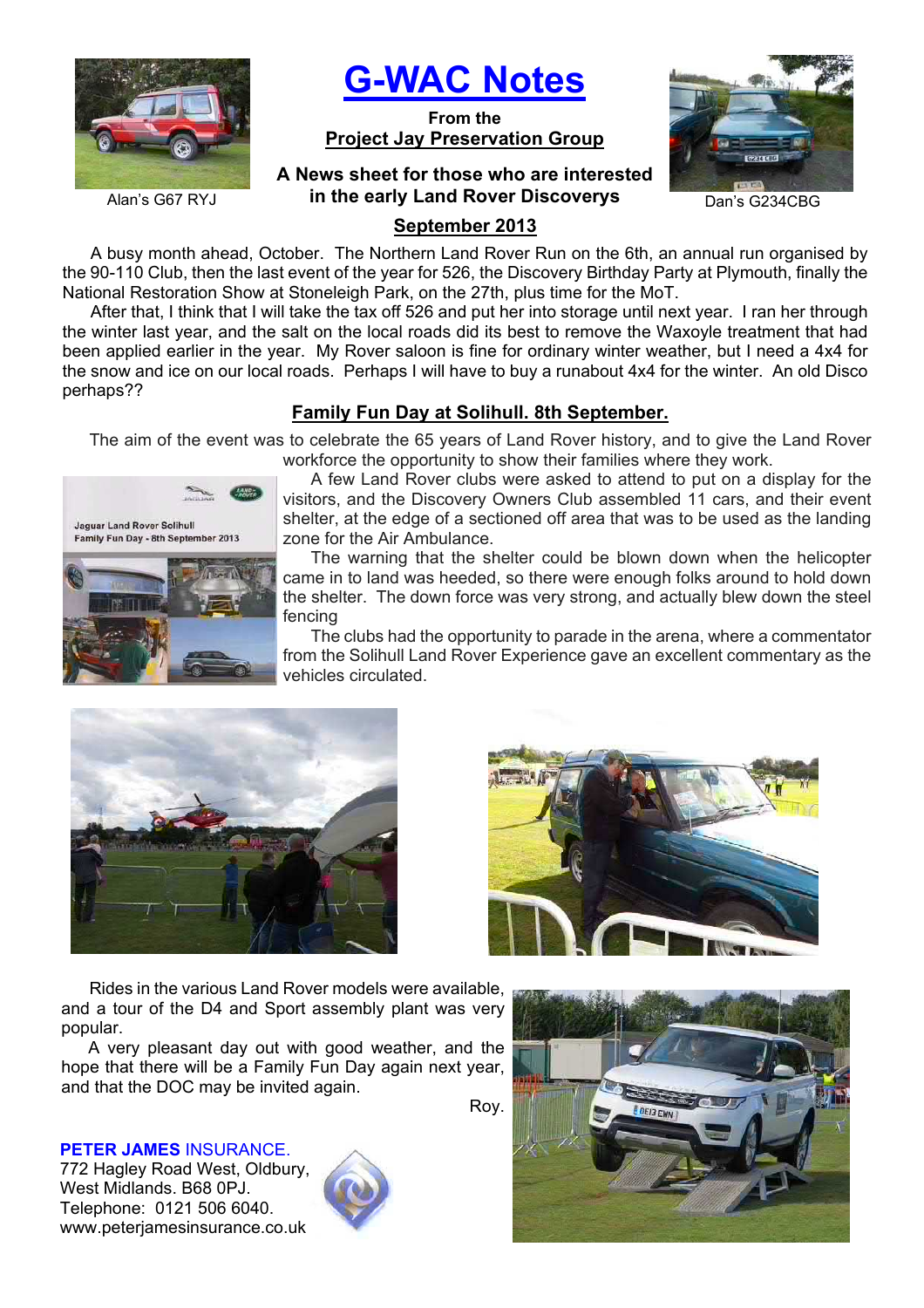# **Restoration Show, Stoneleigh Park, 27th October.**

Stand space has now been confirmed for us at the show. G226 EAC is taxed and will be driven to the show by Graham, G513 DHP is not yet in a state to pass an MoT, so will be transported on a trailer by our friendly independent Land Rover repairer, Ripon 4x4.

Danny and his dad Gary, have just about completed the "rust removal" on the drivers' side, and will continue on the passenger side, (this car is a RHD, not LHD as is G226 EAC)

When all the welding is done, the car will be fully serviced and taken for an MoT. The paintwork is another matter; we will need to dig into the pockets of our sponsors to cover the cost of a respray for the trip to Plymouth next year.



# **24th Birthday Party. 11th-13th October. Plymouth**

I am looking forward to our trip to Plymouth in a few weeks time. 45 families are already booked in at various B&Bs and campsites for the weekend.

Lee Hayward, of the Devon & Cornwall Section of the Discovery Owners Club, has organised some green lane trips for the Friday, then we all meet up on the Hoe at 10 am on Saturday ready for the ferry trip on the Torpoint Ferry to Mount Edgecome Estate.

A party and food is arranged for the Saturday evening, the proceeds of which will go to local charities.





Roy.

We meet up again on Sunday morning, at the Tesco Store, Lee Mill, for a trip to the steam railway at Buckfastleigh, where the Discovery in Police livery towed a train of carriages at the press and dealer launch in 1989.

 From the station we head over Dartmoor for cream teas at the Four Bridges Hotel, before departing for home.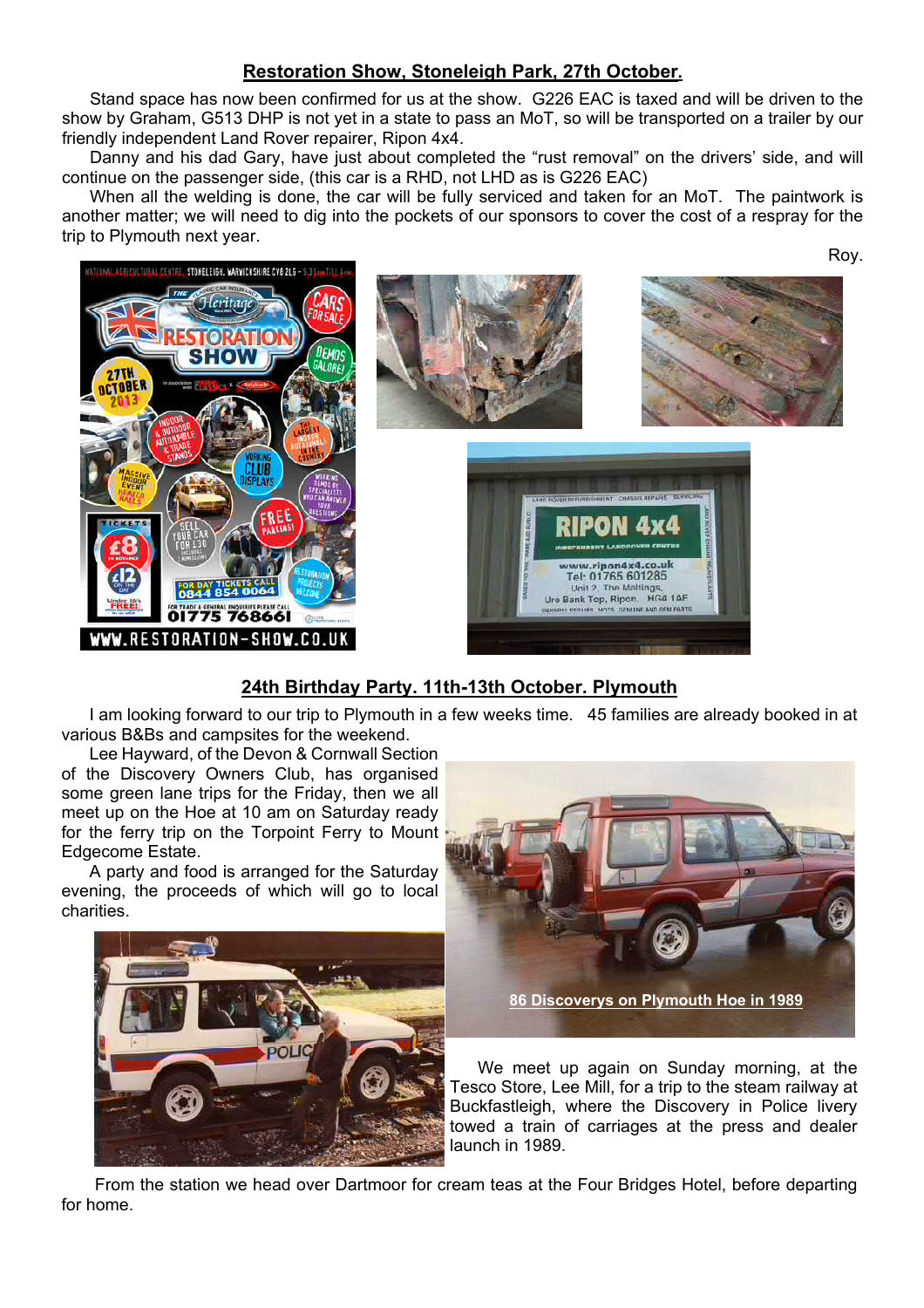## **Details of Land Rover Shows and other events in 2013.**

## **October**

Sunday. Sunday 6th.<br>
Saturday 12th & Sunday 13th. 
London to Brighton Land Rover Run.<br>
Discovery 24th Birthday Party, Plymo Discovery 24th Birthday Party, Plymouth Hoe and surrounding area, Plymouth, Devon Sunday 27th **National Restoration Show. Stoneleigh Park, Warwickshire.** 

Graham

### **Two Discoverys for spares.**

I have two Discoverys that I am breaking.

One is a 1992 200Tdi 5-door in Windjammer Blue, interior all parts are available and the other is a 1994 300Tdi 3-door.

The 3-door is in mint condition and low mileage. All parts are available and body panels as well.

Just give me a shout if anyone is interested. The 200 is still taxed and has a current MoT.

My number is 078343 64343, and I am in Plympton, Plymouth.

Gary.



## **Eastnor Land Rover Show. 24-25th August.**

The Discovery Owners Club had a stand at the Eastnor Castle venue, organised by Mark Woodward Classic Events. This was a good event that was certainly into vehicles rather than the frills normally tagged on to shows run by other organisations.

With that in mind, it was a less commercialised show, and more of a vehicle show. There were fewer traders than at other shows, but there were still about 30 on site.

The arena events were very vehicle themed with not a sheepdog or box in sight! The arena talks were from some great Land Rover historians who have a

thorough knowledge of the vehicles built over the last 65 years. This was the first outing with our pre pro 5-door, G226 EAC, where Richard Beddall, of Land Rover Experience, gave the crowd a very accurate description of its history.

It did make a nice change for the DOC to be welcomed into the arena twice on their own. They were given ample opportunity to promote the club, and their vehicles, to the crowd - something they now only dream of at other shows. Some members' vehicles were then picked for a line up of the years display.

The DOC pitch was (for once) in a great location and from a club point of view I think they had a good deal.

Graham.

## **G-WAC Notes on websites**

**xxxxxxxxxxxxxxxxxxxxxxxxxxxxxxxxxxxxxxxxxxxxxxxxxxxxxxxxxxxxxxxxxxxxxxxxxxxxxxxxxxxxxxxxxxxxx Home of the Project Jay Preservation Group**

> More articles on Graham's website, **www.g-wacdiscoverys.net grahambethell@virginmedia.com**

#### **xxxxxxxxxxxxxxxxxxxxxxxxxxxxxxxxxxxxxxxxxxxxxxxxxxxxxxxxxxxxxxxxxxxxxxxxxxxxxxxxxxxxxxxxxxxxx**

Brian Radford, of Northmead 4x4, is keeping up-to-date with a copy of the Notes on his website. All the back issues from the start in May 2007 are there.

He also has another website to advertise Classic Rallies and shows.

**www.northmead4x4.co.uk/gwac\_discoverys.htm**

**www.classicrallies.co.uk/index.htm**

Northmead Online www.northmead.co.uk



Compiled by Roy Preston. If anyone would like to contribute an article for these notes, or receive a copy, please email me at roy@g-wac.com or post your address to B R Preston, "Scawdel", Wormald Green, Harrogate, North Yorkshire, HG3 3PU. Phone 01765 677124. Mobile 07876 473714

Issue 74 September 2013